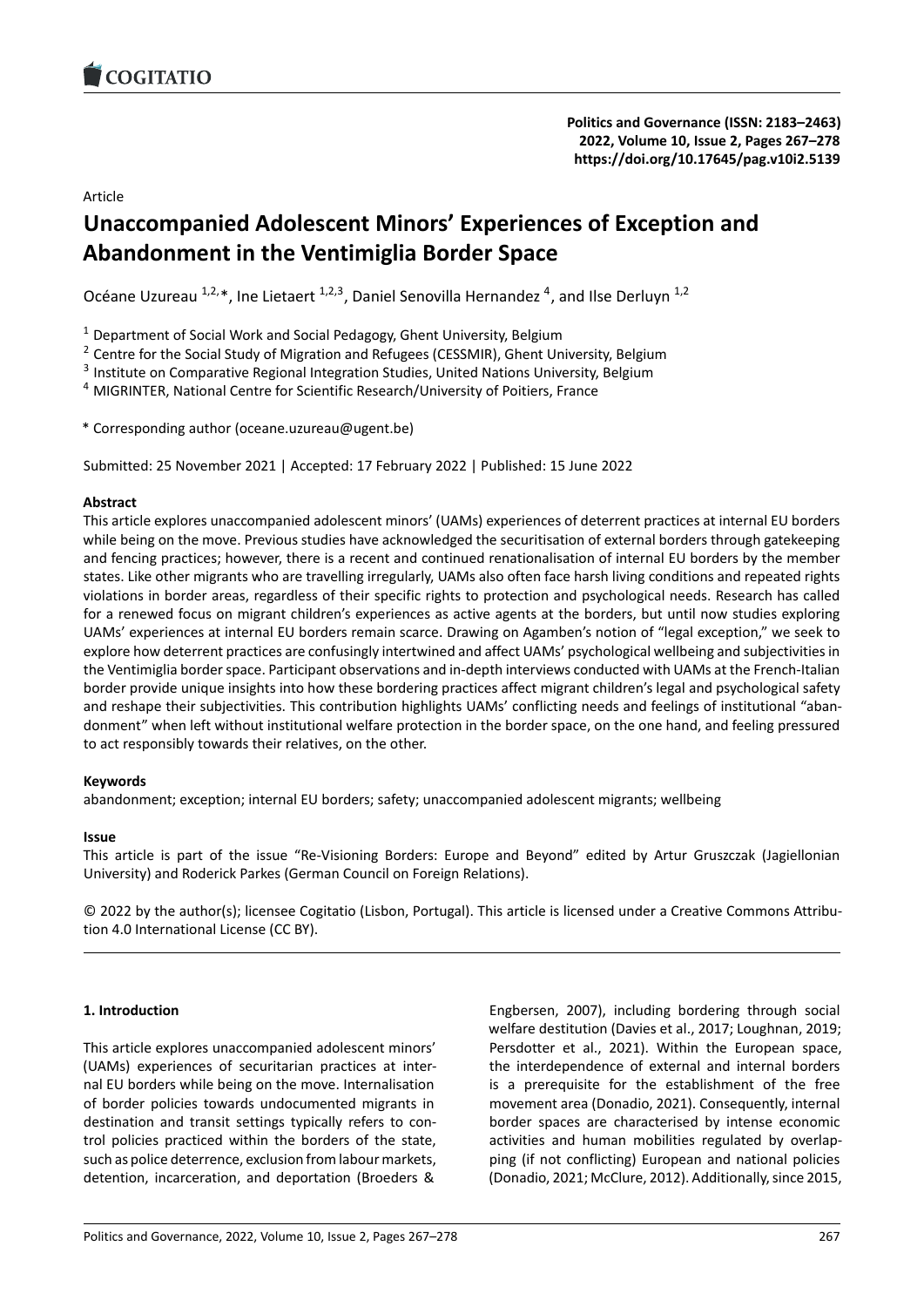EU member states have regularly reintroduced controls [at their national bor](https://www.cogitatiopress.com)ders (Donadio, 2021). These mea‐ sures are often justified by a generalised suspicion over certain mobilities, framed as potential security threats, such as terrorist threats and secondary migration movements (Bojadžijev & Mezzadra, 2015; Léonard, 2015). More recently, the management of the Covid‐19 pan‐ demic introduced additional mobility restrictions which shifted the aim of border controls from one (migration) crisis to another (pandemic) and consequently broad‐ ened and normalised security approaches at the EU level (Montaldo, 2020).

Similarly, post‐2015 political discourses framing migration as a crisis were deeply rooted in a security rhetoric. Identification measures applied through the hotspot approach and the Dublin Regulation became central cogs in the EU bordering mechanism and offered additional warranty in controlling undocu‐ mented migrants' secondary movements within the EU. However, the re-nationalisation of border governance reflects the symptomatic tensions related to the free movement of goods and persons within the Schengen space (Bojadžijev & Mezzadra, 2015).

Despite the inevitable interconnection between external and internal EU borders, bordering practices at internal borders remain relatively unexplored in migration literature (Amigoni et al., 2021). We consider the border as a specific place of governance that offers con‐ ceptual tools to grasp shifting social realities of power struggles over rights and (non)belonging (Grundy‐Warr & Rajaram, 2007). In this sense, the Ventimiglia border space, analysed here, is another stage in which the estab‐ lishment of "'a permanent state of exception' or 'of emer‐ gency' justif[ies] the introduction of tough measures in many realms beyond the management of political vio‐ lence and especially with relation to asylum‐seekers and migrants" (Bigo, 2008, p. 33). Among undocumented migrants traveling in search of safety, UAMs are also confronted with harsh living conditions and rights vio‐ lations, regardless of their specific entitlement to pro‐ tection and well‐documented extensive psychological needs (Arsenijević et al., 2017; European Union Agency for Fundamental Rights, 2020). Migrant children's active and/or forced involvement in irregular migration trajecto‐ ries (Derluyn & Broekaert, 2005; Strasser & Tibet, 2020) call for a renewed focus on their multidimensional expe‐ riences of boundaries and borders (Lems et al., 2020).

Since 2015, the "migration crisis" rhetoric has con‐ tributed to a binary depiction of adolescent migrants as either innocent refugee victims (Malkki, 2010) or deceitful adult migrants (Lems et al., 2020). In border areas, childhood serves as a mechanism for control and social order (Pérez, 2014). Confronted with securitarian border policies, UAMs on the move are strongly dependent on migration and welfare officials (Menjívar & Perreira, 2019; Strasser & Tibet, 2020) and often silence their complex needs to maintain the façade of innocence and humanitarian deservingness (McLaughlin, 2018). Alternatively, they adopt strategies of invisibility and irregularity to avoid controlled forms of care and pursue their migration goals (Hameršak & Pleše, 2021; Lønning, 2020). Simultaneously, humanitarian actors and migration authorities struggle to implement adequate protective interventions for UAMs on the move (Bhabha, 2019), leaving them exposed to punitive practices when strategically engaging in unauthorised border crossings (Refugee Rights Europe, 2021). Kohli (2011, p. 314) right‐ fully noted that until arrival "children and young people stand at the borders of legal, practical and psychologi‐ cal safety." Therefore, we postulate that in the border space, UAMs' practical and legal safety (having a safe place and knowing one's rights) and related emotional safety are shattered by the practices of the "state of exception" (Agamben, 1998). Given UAMs' exposure to violence during migration, in this article, we address a significant gap in the literature related to migrant children's confrontations with border regimes at EU internal borders. Building on McLaughlin's claim that borders con‐ ceal migrant children's political subjectivity (2018), we aim to explore the profound impact of internal border practices on UAMs' experiences and wellbeing.

In the subsequent section, we explain the relevance of the concept of "legal exception" (Agamben, 1998) to analyse the impact of deterrent and humanitarian mea‐ sures on UAMs' emotional wellbeing in the Ventimiglia border space. After explaining the study methodology and data analysis, we analyse adolescents' reported experiences of border control devices (e.g., fingerprinting and identification requirements, "*refus d'entrée*" at the physical border, police sweeps, and internal depor‐ tation). Next, we further analyse how these "practices of exception" were associated with feelings of fear, unsafety, and confusion about their rights as minors in the border space and produced physical and emotional distress. Finally, we examine UAMs' conflicting feelings of institutional "abandonment" on the one hand and the pressure to act responsibly on the other, by explor‐ ing their contradictory needs and priorities in the bor‐ der space.

# **2. The Ventimiglia Border Space as a Space of Exception**

Located at the northwest Italian border before a historic path across the Alps, the Ventimiglia border space is a strategic point along European migratory routes (Bonnin, 2021). It is estimated that 29,422 adults and 10,462 unac‐ companied minors were refused entry by the French bor‐ der police between January and August 2017 (Contrôleur Général des Lieux de Privation de Liberté, 2018). Yet, these figures need to be interpreted with caution given that many migrants succeed in crossing undetected and others are repeatedly intercepted under different identi‐ ties. Ventimiglia is part of a constellation of humanitarian borders connected through migrants' journeys in which these groups face an entanglement of complex deterrent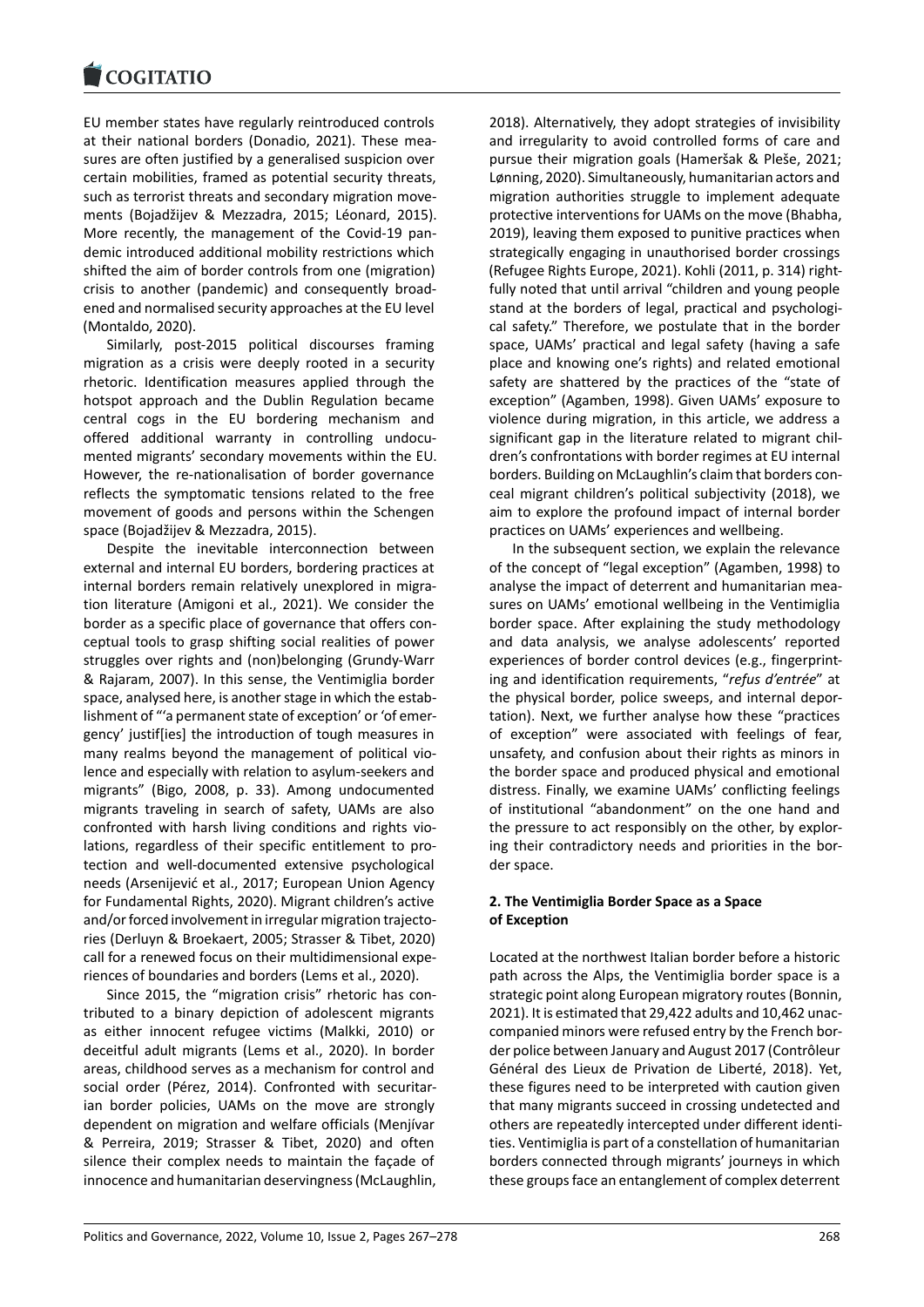policies of care and control (Williams, 2015). To under‐ [stand the impact of](https://www.cogitatiopress.com) specific border control devices at the Italian‐French border, we rely on Agamben's concep‐ tualisation of "legal exception" (1998, p. 17) by which the state "suspends the validity of the law," to create an alternative and confusing legal order in which "right" and "fact" have no clear boundaries. At the border, the legal exception is implemented through biopolitical tech‐ nologies of government (Nguyen, 2015, as cited in Davies et al., 2017), such as biometric identification, human‐ itarian management, and politics of removal (Tazzioli, 2020). In the Ventimiglia border space, it is produced at different levels. After the 2011 migration arrivals and the 2015 terrorist attacks, the French government reha‐ bilitated border control measures at its territorial bor‐ ders and declared a "state of emergency" (Barbero & Donadio, 2019). First, on the French side, the violations of the Schengen Code with the reinstatement of bor‐ der controls and the violations of procedural rights by French border guards (UN Human Rights Council, 2021) suspended the applicable law. Second, on the Italian side, the local police in Ventimiglia practiced daily identi‐ fication controls targeting racialised migrants and result‐ ing in arbitrary removal towards the Sicilian hotspot of Taranto. Finally, the former Roya governmental transit camp (established between July 2016 and August 2020), rooted in an extra‐legal status, offered controlled care and produced a deterrent humanitarian environment (Menghi, 2021).

Within the "state of exception," migrants' political and social existence is ignored by the power of law and its sovereign protection, therefore the effects of "bare life" deeply affect their daily circumstances. Abandoned without formal assistance, migrants face a suspension of social and related welfare rights and are exposed to harm and destitution (Darling, 2009). Moreover, Davies et al. (2017) correctly note how the territorial limitations for lodging a request for international protection estab‐ lished under the Dublin Regulation (e.g., the obligation to apply in the country of first entry) also produced bare life for the migrant "Dublinees" of the Calais Jungle. Similarly, in the Ventimiglia border space, migrants who do not formally register for international protection or tempo‐ rary refuge in governmental transit facilities in Italy are left exposed to natural risks (harsh weather, dangerous crossings) and manufactured risks produced by the deter‐ rent practices in the space of exception (Agamben, 1998). The multiplication of risks strategically produces suffer‐ ing, which steers desperate migrants toward controlled forms of assistance, such as the Roya Camp in Ventimiglia (Davitti, 2019; Minca, 2015). Acknowledging the limita‐ tions of Agamben's political philosophy when applied to contemporary migrants' spatialities inside and outside the camp (Sigona, 2015), it remains effective in bring‐ ing to light the contemporary mechanisms of sovereign exclusion (Martin et al., 2020) and reveals precarious migrants' social and political reactions to such mecha‐ nisms (Darling, 2009).

Within the border space, UAMs are also subjected to biopolitics. Given that childhood governance pro‐ motes lifesaving, wellbeing, and development, and has been implemented under a legal framework of children's rights (Holzscheiter et al., 2019; Wells, 2011), delimiting these rights consequently meant excluding children who differed from dominant images of childhood (Reynaert et al., 2012). Often, biological markers (including age, gender, and race), cultural and behavioural assump‐ tions regarding their innocence/ignorance (McLaughlin, 2018; Ticktin, 2016), immaturity and dependency draw the lines of (non)belonging in accordance with Western standards of childhood (Wells, 2011). UAMs are legally categorized under both welfare and migration/asylum legislative frameworks (Bhabha, 2019). As underage, non‐EU citizens traveling alone and outside their coun‐ try of origin, UAMs are considered in particular need of institutional protection (Derluyn, 2018). Such protec‐ tion is granted upon the recognition of their protec‐ tion needs by welfare or migration institutions under socio-legal categories of welfare recipients. However, through tactics of non-recognition of the child's political and biological identity, duty bearers can avoid their mandate to protect. Arguments such as biolog‐ ical and behavioural standards (Bailleul & Senovilla Hernández, 2016; Musso, 2020), problematic resilience (Derluyn, 2018), discriminatory classifications (Paté, 2021), or involvement in risky behaviours such as criminalised migration (Doering‐White, 2018; Heidbrink, 2021), frame this population's non‐belonging and ulti‐ mately their (dis)ability to integrate into host societies (Migliarini, 2018). As noted by Bhabha (2019, p. 371), because they are "caught between adult‐centered migra‐ tion laws and citizen‐centered child welfare structures, adolescent migrants under 18 years are routinely left out‐ side the reach of effective child rights structures, even when their claims to protection have substantial merit." Hameršak and Pleše (2021) pointed out how UAMs tran‐ siting through the Balkan corridor escaped visibility or were made legally invisible by aid and youth workers and exposed to border violence. Additionally, UAMs' protection needs in transit spaces are often coupled with repressive or deterrent measures, such as detention (Doering‐White, 2018; Lønning, 2018). We argue that the institutional abandonment produced through the denial of social rights legally attributed to migrant children (Senovilla Hernández et al., 2013) also occurs in transient contexts, such as border spaces (McLaughlin, 2018). We, therefore, aim to analyse how adolescent migrants' subjectivities and access to welfare support are reshaped by bordering practices in the Ventimiglia bor‐ der space.

### **3. Methods**

The article draws on data collected within the CHILDMOVE project, which applied a mixed‐methods and a longitudinal design to investigate unaccompanied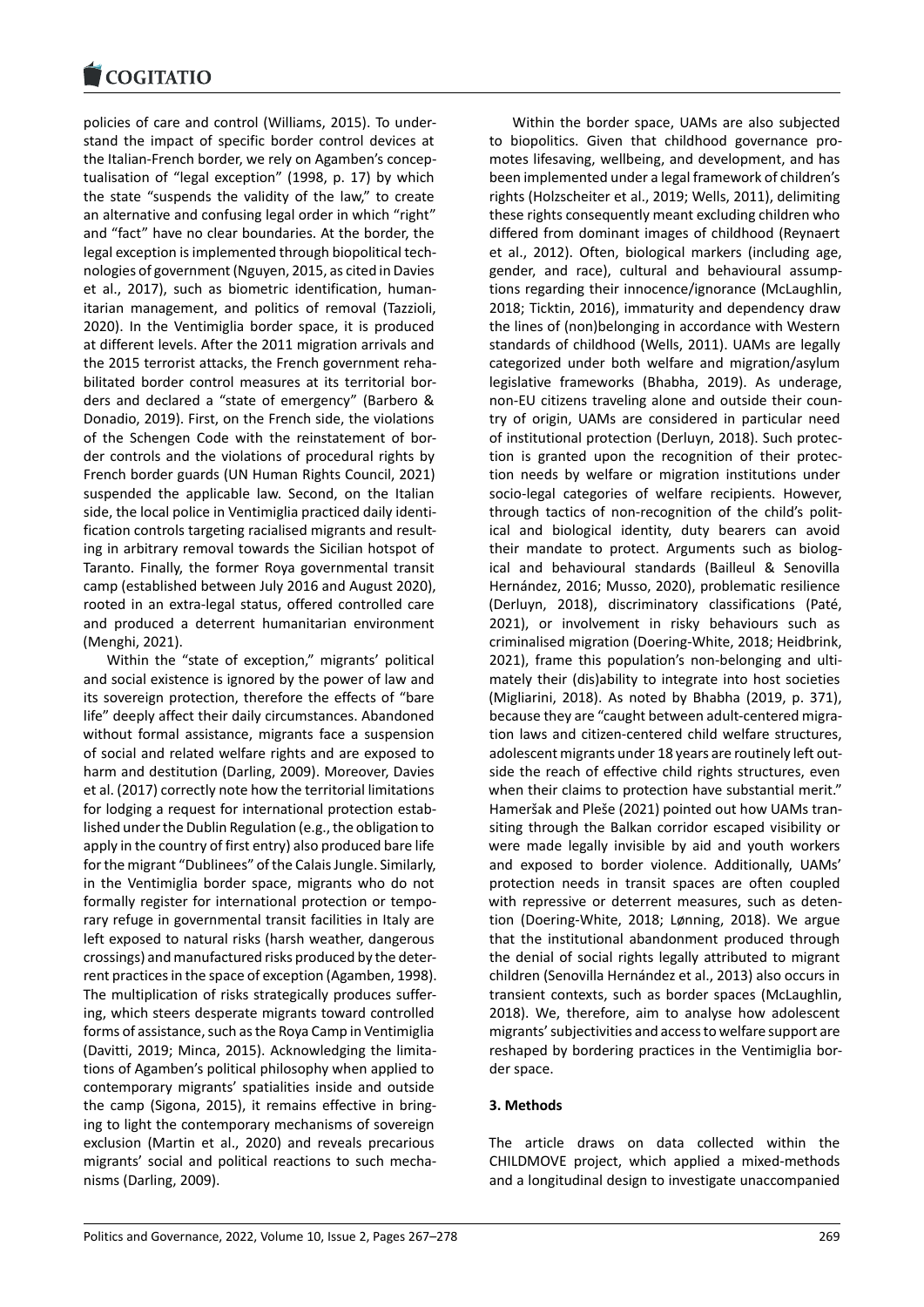#### COGHALIO

minors' wellbeing upon arrival in Europe. The research [received ethical cle](https://www.cogitatiopress.com)arance from the Italian Research Ethics and Bioethics Committee CNR and the Ethical Commission of the Faculty of Psychology and Educational Sciences of Ghent University (Belgium). Data collection took place between November and December 2017 and February and March 2018, combining participant obser‐ vation and in‐depth interviews conducted with UAMs encountered in urban areas, migrants' settlements, and official transit camps. Participants progressively agreed to engage with the research after oral explanations of the project and daily talks and walks with the field researcher. Information on the research and confiden‐ tiality were provided and minors' consent was sought for participation. Minors were selected based on their self-declared age and those older than 14 years old were considered old enough to give consent. This raised eth‐ ical challenges, as most minors encountered were traveling in precarious situations and without the presence of a guardian or a legal representative. Twenty males and four females between 14 and 17.5 years old par‐ ticipated in the study. They originated from West and East African countries (i.e., Ivory Coast, Guinea, Sudan,

# Italy less than six months ago (19 out of 24), some arrived in early 2017 (4 out of 24), and one experienced depor‐ tation to Italy after travelling further north. Participants' accommodations were spatially dispersed and diverse, ranging from homelessness and transit camps to more permanent housing arrangements (reception centres for minors seeking protection). Power imbalance intruded in every aspect of the researcher–participant relation‐ ship due to legal and economic inequalities (Chase et al., 2020) as well as minors' needs for a safe and sym‐ pathetic adult presence. The field researcher worked closely with a referral network of professional NGOs to adequately support both adolescent and adult migrants encountered in the border area. The interviews were conducted in French and English by the first author and with the support of interpreters for Amharic, Tigrinya, and Arabic speaking participants (21 out of 24 inter‐ views). Upon UAMs' consent, the conversations were audio‐recorded or otherwise handwritten. Respondents were asked about their migratory trajectory, past trauma, current living conditions, perceived wellbeing, reactions to stress, and ways of coping in the Ventimiglia border

Somalia, Ethiopia, and Eritrea). The majority had entered

| Table 1. Resources for UAMs in Ventimiglia. |  |  |
|---------------------------------------------|--|--|
|---------------------------------------------|--|--|

| Name                                                                     | <b>Location and Resources Provided</b>                                                                                                                                                                                                                                                        | Management                                                                   |
|--------------------------------------------------------------------------|-----------------------------------------------------------------------------------------------------------------------------------------------------------------------------------------------------------------------------------------------------------------------------------------------|------------------------------------------------------------------------------|
| Roya Camp                                                                | • Remote location<br>• Accommodation, food, shower, toilets, and healthcare<br>• Family tracing, psychological support, and legal support<br>from NGOs<br>• Language classes and sports activities                                                                                            | Prefettura of Imperia and<br>the Italian Red Cross<br>Daily presence of NGOs |
| Local Italian Red<br>Cross Unit<br>Centre for adult<br>asylum applicants | • In the city centre, near mobility resources (e.g., ATM, train station)<br>• Small unit for 8-10 UAMs asylum applicants within the centre for<br>adult asylum applicants<br>• Accommodation, food, shower, toilets, social and legal support<br>from the Red Cross staff and social services | <b>Local Italian Red Cross</b>                                               |
| Infopoint<br>Eufemia                                                     | • In the city centre, near the Bridge settlement and mobility<br>resources (e.g., ATM, train station)<br>• Shoes, tents, hiking materials, internet access, phone charging,<br>and a safe space for women and children on Wednesdays<br>• Legal support from NGOs                             | Local solidarity<br>organisations and<br>Progetto 20K, NGOs                  |
| Caritas<br>Intermelia                                                    | • In the city centre, near the Bridge settlement<br>• Mobility resources<br>• Food distribution (morning) and shower service for women<br>and babies<br>• Legal support and emergency healthcare                                                                                              | Caritas Imperia, NGOs, and<br>local solidarity organisations                 |
| The Bridge<br>settlement                                                 | • In the city centre, near the Bridge settlement<br>• Mobility resources                                                                                                                                                                                                                      | Migrants and local solidarity<br>organisations                               |
| Parking near<br>the bridge                                               | • Food distribution (evening), games, and sports activities                                                                                                                                                                                                                                   | Kesha Neya and local<br>solidarity organisations                             |

Sources: Table information based on field observations, interviews, and a report by Intersos (2017).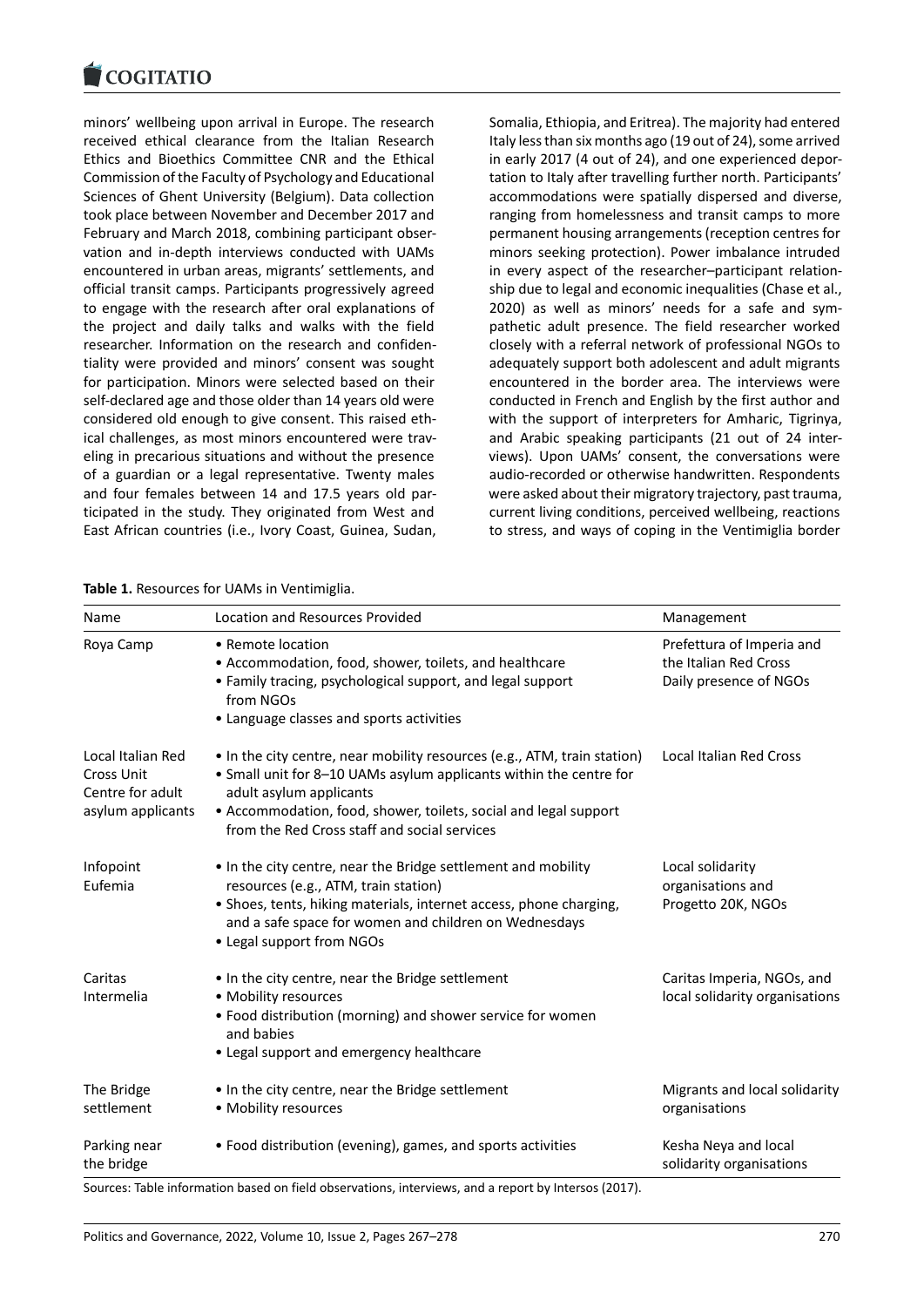space. The interview questions and minors' repeated ref‐ [erences to border pr](https://www.cogitatiopress.com)actices revealed its significance for them, calling on us to analyse the following questions on a deeper level: What were the bordering experiences that UAMs experienced/witnessed? How did it affect their sense of safety? How did UAMs respond to the abandonment they experienced in the border space? We applied thematic analysis (Braun & Clarke, 2006) to search ethnographic field notes and interviews for (a) bordering and deterrent practices, (b) minors' emo‐ tional reactions to these liminal practices, and (c) feelings of abandonment and pressure to act responsibly.

# **4. Results**

At the time of the interviews, the participants had been in Ventimiglia for a few days to up to two months and they had had various experiences of bordering practices. In their narratives, UAMs referred to mandatory identifi‐ cation and fingerprinting in governmental transit camps, police sweeps and internal deportations to Sicily, "*refus d'entrée*" in trains or at the border, and the ubiquitous presence of police patrols in the city.

# *4.1. Minors' Encounters With the State of Exception: Reported Deterrent Practices*

Some participants refused to seek refuge in the governmental Roya Camp and preferred to "sleep under the bridge in a tent" and "didn't want to go to the Roya Camp because of the fingerprints taken at the entrance by the police there" (Amanuel, Eritrean boy). The data collected from migrants was then processed and compared with the automatic fingerprint identification system to search for criminal records (Menghi, 2021). However, most migrants feared the use of their fingerprints later on in destination countries, because comparing those fingerprints with those registered in the EURODAC database upon arrival could lead to their deportation to Italy through the Dublin Regulation mech‐ anism. Therefore, staying in the makeshift camps was for both children and adult migrants a way to resist state con‐ trol and unwanted legal visibility (Minca, 2015). In terms of everyday life, the fingerprinting requirement had seri‐ ous consequences in restricting minors' access to child welfare and health services in the border area:

When I meet with Ibrahim…he's feverish, his cheeks are coloured red, and his breathing is short. He has a paper that states that he must go to the Roya Camp to visit the doctor there, but he doesn't want to go…because he will be fingerprinted to get in. (First author's fieldwork notes, November 2017)

Based on such perceptions, fingerprinting requirement was a bordering practice that reshaped the geography of the border space for minors on the move. It effectively restricted access to institutional protection

and governmental relief services in the city (such as healthcare, accommodation, and food). Additionally, our participants explained how the official camp's remote location and dangerous access point near the highway worked as soft containment by isolating migrants from border crossing resources (e.g., local smugglers, ATMs, internet access, and proximity to the train sta‐ tion). Conditioning humanitarian assistance on manda‐ tory identification had limited protective effects and strengthened migrants' distrust. During an unprece‐ dented snowfall in February 2018, local migration author‐ ities announced the suspension of fingerprint registration requirements to access the Roya Camp, so NGOs and volunteers tried to convince migrants staying in the informal camp under the bridge to instead seek shel‐ ter there. However, migrant participants explained to the researcher that even women with babies consid‐ ered this news to be a deceitful rumour intended to lure them to the Roya Camp and feared being forcibly reg‐ istered or deported to the Taranto hotspot as a result. This episode demonstrates how tactics of humanitarian care and control ultimately undermined transit migrants' trust in relief organisations (IMREF, 2021) and, as a result, increased their precarity.

Second, the physical confrontation with police offi‐ cers and border guards during border crossing attempts by UAMs constituted another encounter with securitar‐ ian practices in the Ventimiglia border:

I tried to cross the border with France three times since I arrived in Ventimiglia, but each time the police stopped me on the train and sent me back to Italy. Once when I said my age, "17," the policeman wrote "19" and told me to return on foot. It took me one hour to get back to Ventimiglia. (Ibrahim, Ethiopian boy)

When the French police stopped me, there was no cultural mediator, and I didn't receive information. I gave a fake name and a fake country because Ethiopia is a safe country [not at war]. Because I was a minor, I came back [to Italy] by train. (Noham, Ethiopian boy)

Several participants recounted how they were denied entrance and were returned to the Italian side of the bor‐ der by French border guards. For the participants, return‐ ing by train or foot was interpreted as yet another dis‐ criminatory filter between those minors who were "real" (train) and "fake" (foot). This situation was extremely confusing and frustrating to the UAMs and lead to uncertainty about their status and rights as minors. Our younger respondents complained about being bullied or called "*bambino*" and talked to like a "baby" (Sudanese boy) by other adult migrants, whereas the French bor‐ der guards refused to address their protection needs as minors. Others asked if "it [was] legal what the police [was] doing at the border" (Amanuel, Eritrean boy). Questions regarding UAMs' rights as minors in France or in Italy were common during interviews, despite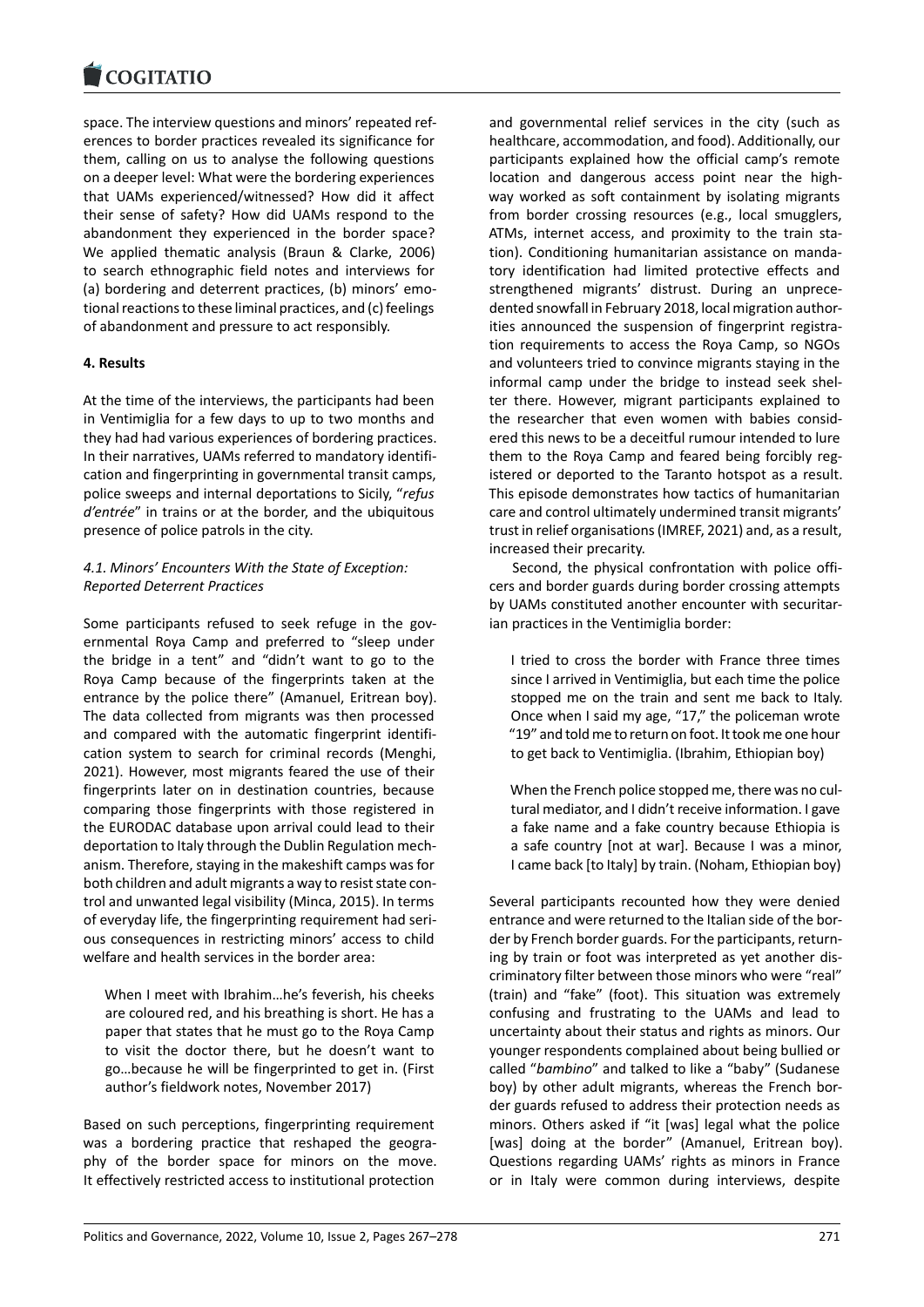information provided to them by child protection offi‐ [cers. In the interview](https://www.cogitatiopress.com)ees' narratives, the police ultimately embodied the border, one noting that "the police is the first problem here" (Birhane, Eritrean boy).

Finally, our respondents described identification checks performed during local police interventions tar‐ geting undocumented migrants:

Yesterday [I] escaped from the police. [It was] after eating [at Caritas and while trying] to go back to the bridge with three persons [on] Tenda Street. Three [police] cars arrived, but [we] managed to escape. (Birhane, Eritrean boy)

These customary practices have been defined by Ventimiglia's chief of police, Franco Gabrielli, as "decom‐ pression of the border," consisting in taking people (understood to be migrants) and transferring them elsewhere (Mazzuco, 2016). Police patrols maintained the fear of deportability by targeting safe and migrant‐ welcoming places; in one instance, an undercover police operation occurred during one of the first author's inter‐ views at a migrant‐friendly location. Those migrants with identification cards from the Roya Camp or with asylum applicant status were protected during these ID checks, while migrants without identification doc‐ uments faced deportation to Sicily. This happened to Yonas, an underage Eritrean participant who, upon his arrival in Italy, declared that he was 19 years old in order to escape the control experienced in minors' reception centres. Despite his declared minority at the time of the police operation, Yonas' release from the police sta‐ tion was refused, based on the argument that despite previous police apprehensions, he had not adminis‐ tratively corrected his age (authors' fieldnotes, March 2018). Less than a week later, Yonas contacted one of his friends, asking for a bus connection in Taranto, and ulti‐ mately returned to Ventimiglia. Yonas' story highlights minors' hidden experiences of forced removal when confronted with adult‐centred practices. Interestingly, some participants also avoided the "*campo* for minors here" because "they [the social workers] will transfer [them] somewhere" (Moudou, Ivorian male). In the border space, minors confused coercive practices of forced removal targeting undocumented adult migrants with child protective mechanisms discouraging onward mobility (Hameršak & Pleše, 2021; Tibet, 2017). The dis‐ solution of UAMs' legal and practical safety (receiving adequate care as a minor) shaped their illegal status by un‐categorizing them as minors, and their pervasive fear of deportation (Genova, 2002) affected their wellbeing and ways of being in the border space (Willen, 2007).

### *4.2. Emotional Responses to Institutional "Abandonment": Fear, Unsafety, and Confusion*

The observations and interviews made clear that the bordering practices triggered negative feelings of fear, unsafety, and confusion in UAMs. Our interviewees sig‐ nificantly related their perceptions of (un)safety to spe‐ cific places, experiences, and people in the border space, commenting in particular on the insecurity experienced in (un)official camps. One male participant explained how people were "ha[ving] a lot of arguments under the bridge [settlement]. People are drinking a lot and creating problems. They say bad things to argue with people" (Yoni, Eritrean boy). Another added that "he feel[s he should] go and separate them, but [he is] a bit afraid" (Aboudramane, Sudanese boy). Interestingly, the presence of the police in the Roya Camp triggered dif‐ ferent perspectives on (un)safety; while Aboudramane explained that "sometimes, there are some fights in the camp, but because the police are also here, I feel safe." Others like Janet, a female Eritrean minor, felt visibly sub‐ jected to control, stating that she did not "feel safe in the Roya Camp, because of the fingerprints and the police."

Experiences of unsafety also varied due to gender, as migrant women and female UAMs are often exposed to abuse during migration (Save the Children Italy, 2017). Despite its protective mission, our young female respon‐ dents reported that they were exposed to adult migrants' presence in the Roya Camp and did not feel safe there:

I am not protected here; I don't feel safe here. In the Roya Camp, I am afraid that someone comes into my house and does something to me, even if nothing happened until now….Caritas, the Bridge area, and walking along the road [connecting the Roya Camp to the city centre] is not safe. The Roya Camp is bet‐ ter secured than the Bridge but still, I don't feel 100% safe there. (Semhar, Eritrean female)

The identification requirements at the Roya Camp cre‐ ated a border space fragmented into different levels of (un)safety. The participants compared grass‐root sup‐ port places and the camp under the bridge by stating that "there is no security at the bridge. In Caritas and InfoPoint, I feel good, it is safe" (Mubarak, Sudanese boy). However, drawing on young Yonas' deportation to Taranto, safe and welcoming places became increasingly targeted by border police to locate irregular migrants.

Our respondents often expressed feelings of fear, anxiety, and confusion to describe their situation and the future outcome of their journey. While repeatedly repelled by border guards, Idriss, a boy from Guinea, experienced the border space as confusing and unreal: "I can't think about my future, because I don't feel this is the real world for me. I feel like I am not in this world, but in another world." Expression of fear related to the openness of the border was omnipresent in the narra‐ tives highlighting the UAMs' determination to continue their journey. Additionally, physical injuries would cast further doubts on one's ability to cross the border:

I am concerned about my health. It is important for me. I can't breathe properly, and I have pain in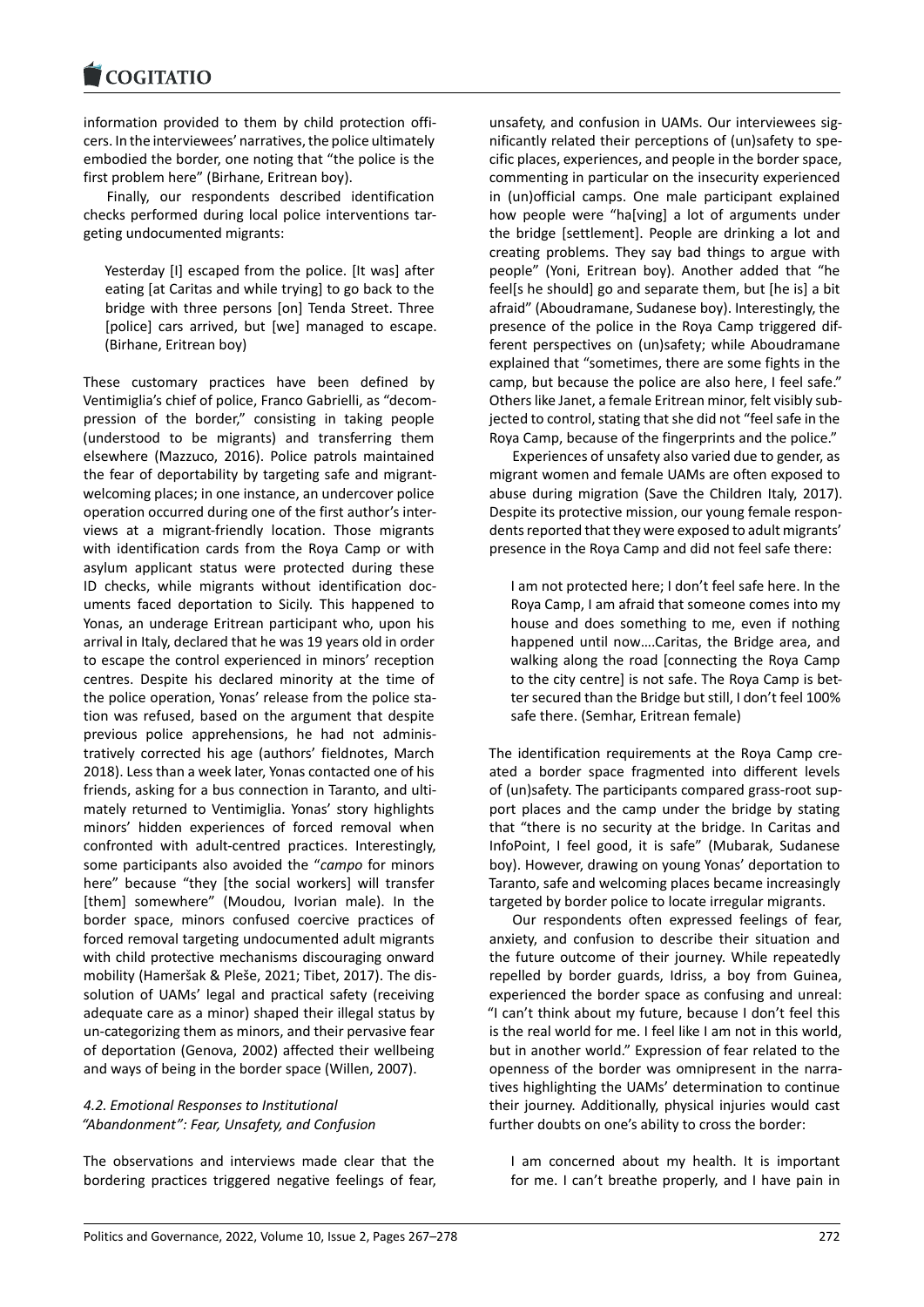my legs. If I am healthy, I can do everything….I feel [trapped between](https://www.cogitatiopress.com) two options, two ideas: to go to France as soon as possible or to stay here until my sickness is fixed. (Ibrahim, Ethiopian male)

In particular, the field researcher's position as a young female of mixed heritage allowed young female migrants to safely share their fears over absent menses and unwanted pregnancies resulting from past abuse. Uncertainty and risk were embodied experiences for them. A female Eritrean minor confided during the inter‐ view: "[I] don't know if [I] am pregnant, [I] don't know [who] the father [is] and [I] don't want to keep the baby" (Janet, Eritrean female). As pregnant women feared being unable to undertake the difficult crossing from Italy with a newborn baby, they also felt compelled to engage in further risk-taking. Governing through deterrent and illegal practices heightened risks for migrants with physical and psychological vulnerabilities and left them without protection. It produced further risk‐taking and traumatising border crossings, leading to injuries (e.g., one participant who, after being chased by the police in the mountains at night, ended up in a French hospital) and regular deaths of migrants.

# *4.3. Conflicting Feelings of Abandonment and Self‐Reliance*

Many participants—especially those living outside pro‐ tective facilities—felt neglected due to the inadequate reception conditions and the lack of institutional con‐ cern for their state of destitution. These UAMs lived with‐ out welfare provisions and instead relied on volunteers to meet their most fundamental needs (food, clothing, and emergency healthcare). This situation was not accidental but produced by the restriction of welfare provi‐ sions to minors requesting international protection and by refusing minors without status the protection they are entitled to under the Italian legislation (i.e., safe accommodation, healthcare, information, and legal rep‐ resentation; Cornice & Rizzo, 2019). Despite existing pro‐ tection mechanisms, such as child welfare and interna‐ tional protection systems, UAMs' absence of legal status drew an invisible border with respect to their ability to access institutional assistance. The European asylum acquis establishes reception and care entitlements for this population but with a restrictive scope for those migrant children applying for international protection (Directive of the European Parliament and of the Council of 26 June 2013, 2013). Similarly, those minors who do not apply for asylum should be entitled to child pro‐ tection in Italy as children "at risk" (Autorità Garante per l'Infanzia et l'Adolescenza, 2019); however, local and youth care authorities did not offer any protective inter‐ vention to those over the age of 14 or to those refusing to stay in Italy (Intersos, 2017). The political and citizen obstruction of possible protective interventions, such as transit centres without compulsory registration (Trucco, 2018), left child protection officers with limited options, despite their heartfelt will to respond to these beneficia‐ ries' needs and priorities (Rongé, 2012). Left without sta‐ tus, it became unclear whose national or local author‐ ity was responsible for them (Iusmen, 2020). Despite the obvious consequences for UAMs, it is questionable whether this institutional abandonment was intentional or a general consequence of the punitive treatment applied to all migrant groups in the border space. Instead of moving toward UAMs, local authorities moved away from this group of marginalised youth and from their pro‐ tective mandate by indifferently exposing to harm and abuse in the border space (Agamben, 1998). The physical and emotional suffering produced by the absence of care (Loughnan, 2019; Welander, 2020) supposedly deterred UAMs from crossing the border and instead led them to enter the reception system in Italy. Some entered the local child protection system temporarily to rest. Others, like Idriss, recovered from severe mental health issues, but ultimately left to cross the border:

There, I received the advice not to leave Italy: If I leave Italy, there is no security, the social worker can't help you then…but can help to find a camp…if I stay. If you leave, you are not a serious person. (Idriss, Guinean boy)

According to Idriss' understanding, those UAMs resisting humanitarian and child protection interventions were dismissed as "not serious" or "irresponsible." The denial of reason and maturity is usually advanced in a paternal‐ istic paradigm to acknowledge children's lack of autonomy and enforce protection needs (Nakata, 2015); here, though, the paternalistic perspective on autonomy and maturity further denies care and protection to children expressing problematic agency. However, most participants actively responded to this abandonment (Aru, 2021) and relied on alternative support strate‐ gies offered by local volunteers, crossed the border with local smugglers or, helped by lawyers, they challenged the *refus d'entrée* given at the French border. Interestingly, UAMs did not perceive themselves as reck‐ less or oblivious of their situation; on the contrary, dur‐ ing their interviews, many shared their pressing need for adult support while they actively struggled with extreme responsibilisation.

In addition to deeply missing their parents, UAMs abandoned in the border space felt constrained to per‐ form adult roles and suffered from the lack of guidance while on the move:

I don't have [a] father, I don't have [a] mother….I am thinking like a mother and like a father….I have nobody who's responsible for me. I can't avoid mis‐ takes because I am a minor. [When you are a minor] you need someone to give you moral [sup‐ port], to guide you to become a good adult. (Noham, Ethiopian boy)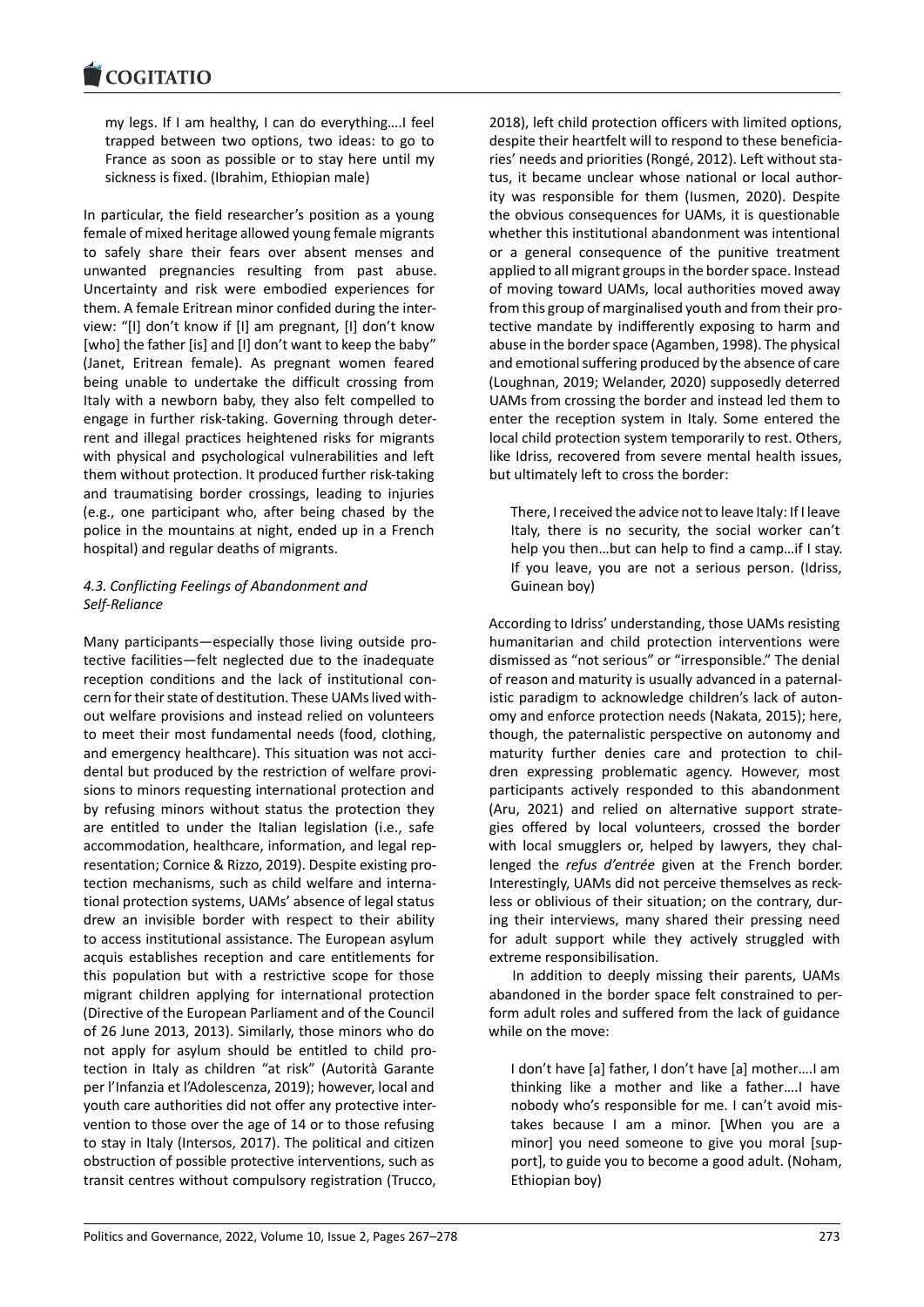Absence of parental guidance was frustrating, as minors [reported feeling dep](https://www.cogitatiopress.com)rived of emotional support, which they believed necessary for their individual development. Additionally, their situation outside of institutional care did not entitle them to a guardian, despite their pre‐ carious situation. Nevertheless, these young people felt compelled to be brave in order to overcome the chal‐ lenging border crossings and meet their families' expec‐ tations. As explained by Mubarak, from Sudan: "There is the family behind and the goal to [reach] France and then you are in the middle." Some relentlessly pursued their crossing attempts, driven by the need to secure a legal route to their relatives left behind at home and in transit countries:

My friend is dead, I don't want my family to take the same route. When I arrive in the Netherlands, I will try everything to bring them by plane…first the parents and then the sisters and brothers. (Yonas, Eritrean boy)

This boy refers to a practice negatively portrayed as "anchor child" in which a young migrant traveling alone reaches the country of destination in order to claim international protection and allow, through family reunification procedures, relatives left behind to travel safely through legal routes (Lalander & Herz, 2018). Responsibility also meant UAMs concealing their current precarious situation from their relatives. In other words, withholding information about their situation in order to prevent their families' worries revealed the young peo‐ ple's circumstantial maturity:

My family worries about me so, I feel responsible for the worries of my family. (Noham, Ethiopian male)

I think that I create worry for my family. I don't want to open Facebook now. So many people are worried about me and my situation. I don't want to tell them and make them worry. (Semhar, Eritrean female)

I didn't tell my mom where I am right now [sleeping in the settlement under the bridge]. If she knew, she wouldn't even sleep, I am sure. I say nothing about Ventimiglia. (Bacar, Ivorian male)

In sum, our respondents expressed different perspec‐ tives on their self‐reliance in the border space. Many did not receive the material assistance and emotional sup‐ port entitled to them as minors and instead relied on their own networks and individual resources to escape from the destitution they experienced. Despite UAMs' own protection needs, the risks of the journey and their duties towards their relatives worked as powerful impulses to repeatedly challenge the bordering practices. As Hamid from Eritrea explained during the interview: "My only fear is that the border will be closed. I don't say that the border is open, but if you try, it can work." Despite their own exposure to border violence, repeat‐ edly "trying chance" allowed them to pursue their indi‐ vidual and collective migration goals.

### **5. Conclusions**

This contribution revealed how bordering practices deeply affect UAMs who are exposed to and driven towards taking further risks. While law reduces risks for some mobile subjects (i.e., EU citizens and residents), in the "state of exception" they are exacerbated for oth‐ ers (Agamben, 1998). These bordering practices produce unsafety and harm by targeting individuals through selec‐ tive exclusion. In the case of UAMs, the overlapping bor‐ dering practices affect the recognition and the primacy of their status and rights as minors (Committee on the Rights of the Child, 2005; Convention on the Rights of the Child, 1989). Instead, securitarian concerns over migra‐ tion and border controls frame mobile UAMs as unruly subjects undeserving of assistance. This legal uncertainty threatened our participants' safety with respect to deportability and produced welfare destitution.

Alongside humanitarian and securitarian bordering practices (Williams, 2015), welfare destitution is another policing technique used in various spaces and levels of governance. Here, the figure of the mobile child migrant is framed as deviant due to his/her active involvement in border crossings (if not smuggling) and non‐compliance with protective interventions. UAMs depend on welfare institutions to fully meet their rights as children; conse‐ quently, they are specifically subjected to migration con‐ trol when seeking assistance in the border area. They are governed through exceptionality and denied more protective child rights‐based statuses and interventions (Aumond, 2017). Moreover, the deterrence approach to child autonomous migration proved inefficient, as all but two of our participants ultimately crossed the border; the remaining two waited to transit on through a Dublin reunification procedure towards Norway and Spain. Even more so, this approach heightens minors' dependence on smugglers and normalises their exposure to risks dur‐ ing repeated crossings attempts (e.g., through the moun‐ tains or hidden in trains). The re‐nationalisation of bor‐ der control measures and generalised suspicion over certain mobilities to and within the EU may entail risks such that existing protection gaps for migrant children at the EU borders remain unanswered (Campesi, 2021; PICUM, 2021). Consequently, ensuring the prevalence of children's rights frameworks in times of tightened mobility and border policies implicates further analysis of the mechanisms and practices implemented in zones of extraterritorial or liminal legality (e.g., border areas, detention centres for minors) that affect UAMs' ability to claim their social‐legal rights and cultivate their vul‐ nerabilities (Orsini et al., 2022). Based on our findings, it is clear that specific identification and protective inter‐ ventions tailored to the needs and priorities of UAMs on the move at EU internal and external borders are needed (Marcus et al., 2020).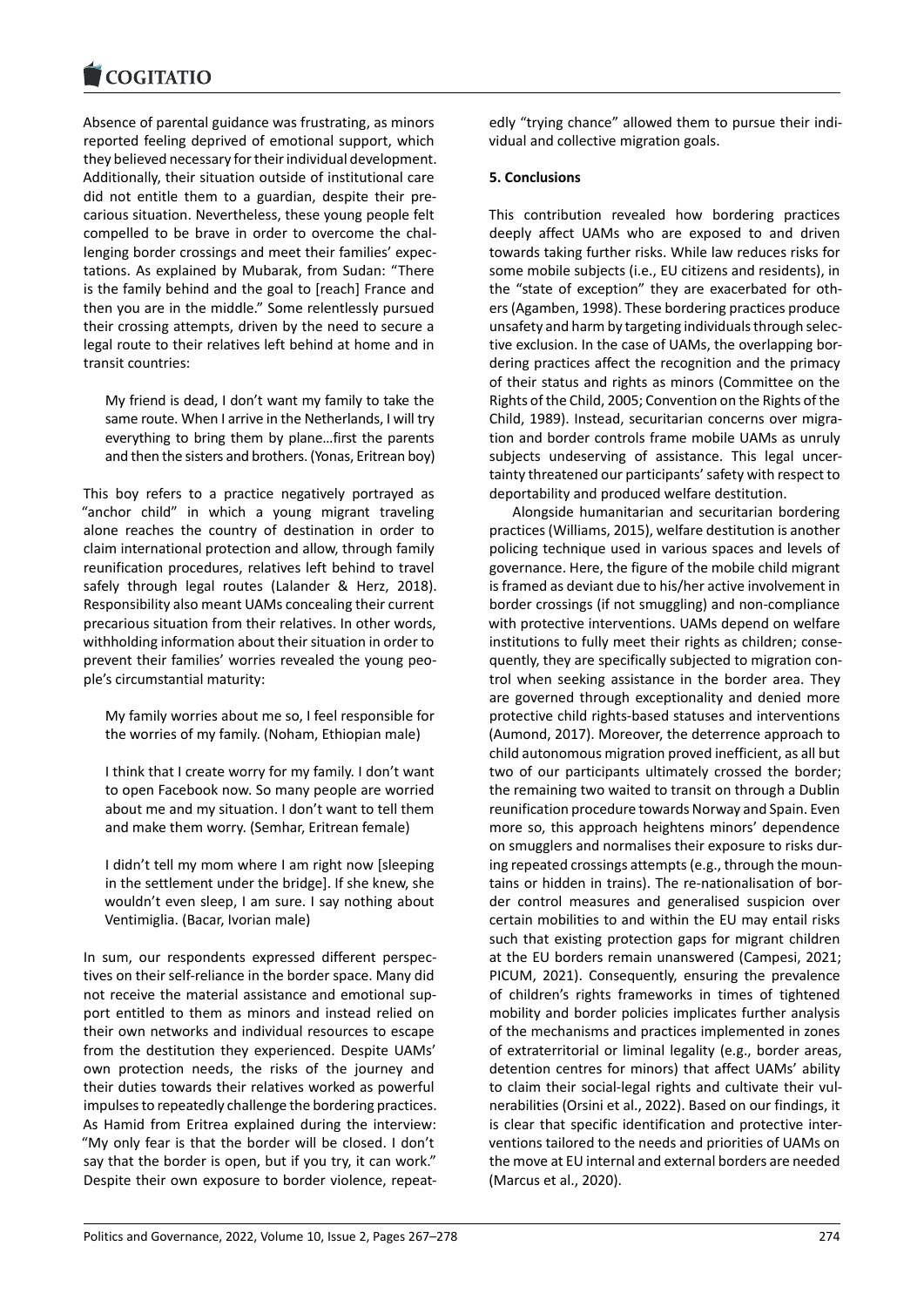#### COMITATIO

### **Acknowledgments**

[We thank all field](https://www.cogitatiopress.com) actors for the invaluable support during the research, and our participants for entrusting us with their stories despite meeting in critical times and places. We thank our colleagues from the Centre for the Social Study of Migration and Refugees (CESSMIR) and Ghent University for the precious com‐ ments given during a preliminary presentation of this writing project. Our gratitude also goes to the editorial team of *Politics and Governance* and the three anony‐ mous reviewers for their insightful and constructive com‐ ments that have helped us in the preparation of the final version of this manuscript. This work was supported by the European Research Council under Grant CHILDMOVE, Project No. 714222.

### **Conflict of Interests**

The authors declare no conflict of interests.

### **References**

- Agamben, G. (1998). *Homo sacer: Sovereign power and bare life*. Stanford University Press.
- Amigoni, L., Aru, S., Bonnin, I., Proglio, G., & Vergnano, C. (2021). Introduction. In L. Amigoni, S. Aru, I. Bonnin, G. Proglio, & C. Vergnano (Eds.), *Debordering Europe: Migration and control across the Ventimiglia region* (pp. 1–13). Palgrave Macmillan.
- Arsenijević, J., Schillberg, E., Ponthieu, A., Malvisi, L., Ahmed, W. A. E., Argenziano, S., & Zachariah, R. (2017). A crisis of protection and safe passage: Violence experienced by migrants/refugees travel‐ ling along the Western Balkan corridor to Northern Europe. *Conflict and Health*, *11*(1), Article 6.
- Aru, S. (2021). Abandonment, agency, control: Migrants' camps in Ventimiglia. *Antipode*, *53*, 1619–1638.
- Aumond, F. (2017). Quand l'exceptionnel dure et le provisoire se normalise: Les centres d'accueil et d'orientation pour mineurs non accompagnés (CAOMI) [When the exception lasts and the tempo‐ rary becomes normal: Reception and orientation centres for unaccompanied minors (CAOMI)]. *Revue Européenne des Migrations Internationales*, *33*(1), 157–163.
- Autorità Garante per l'Infanzia et l'Adolescenza. (2019). *I movimenti dei minori stranieri non accompagnati alle frontiere settentrionali: Documento di studio e proposta* [The movements of unaccompanied foreign minors at the northern borders: Study document and proposal]. https://www.garanteinfanzia.org/sites/ default/files/movimenti‐minori‐stranieri‐frontiere‐ settentrionali.pdf
- Bailleul, C., & Senovilla Hernández, D. (2016). *In whose best interes[ts? Exploring unaccompanied minors'](https://www.garanteinfanzia.org/sites/default/files/movimenti-minori-stranieri-frontiere-settentrionali.pdf) [rights through the lens of migration and asylum pro](https://www.garanteinfanzia.org/sites/default/files/movimenti-minori-stranieri-frontiere-settentrionali.pdf)‐ [cesses: France nat](https://www.garanteinfanzia.org/sites/default/files/movimenti-minori-stranieri-frontiere-settentrionali.pdf)ional report*. Projet MINAS. https://

### f.hypotheses.org/wp‐content/blogs.dir/1716/files/ 2015/12/France‐National‐report‐MINAS‐web‐ version‐def.pdf

- Barbero, I., & Donadio, G. (2019). La externalización [interna de las fronteras en el control migratori](https://f.hypotheses.org/wp-content/blogs.dir/1716/files/2015/12/France-National-report-MINAS-web-version-def.pdf)o [en la UE \[The internal externalisation of bord](https://f.hypotheses.org/wp-content/blogs.dir/1716/files/2015/12/France-National-report-MINAS-web-version-def.pdf)ers in [EU migration co](https://f.hypotheses.org/wp-content/blogs.dir/1716/files/2015/12/France-National-report-MINAS-web-version-def.pdf)ntrol]. *Revista CIDOB d'Afers Interna‐ cionals*, *122*, 137–162.
- Bhabha, J. (2019). Governing adolescent mobility: The elusive role of children's rights principles in contem‐ porary migration practice. *Childhood*, *26*(3), 369–385.
- Bigo, D. (2008). Globalized (in)security: The field and the ban‐opticon. In D. Bigo & A. Tsoukala (Eds.), *Ter‐ ror, insecurity and liberty: Illiberal practices of liberal regimes after 9/11* (pp. 20–58). Routledge.
- Bojadžijev, M., & Mezzadra, S. (2015, November 12). "Refugee crisis" or crisis of European migration policies? *FocaalBlog*. https://www.focaalblog.com/ 2015/11/12/manuela‐bojadzijev‐and‐sandro‐ mezzadra‐refugee‐crisis‐or‐crisis‐of‐european‐ migration‐policies
- Bonnin, I. (2021). The i[nfrastructure environment of](https://www.focaalblog.com/2015/11/12/manuela-bojadzijev-and-sandro-mezzadra-refugee-crisis-or-crisis-of-european-migration-policies) [the Ventimiglia borderland and underground b](https://www.focaalblog.com/2015/11/12/manuela-bojadzijev-and-sandro-mezzadra-refugee-crisis-or-crisis-of-european-migration-policies)order [crossings. In L. Amigoni, S. Aru, I. Bonnin, G. Pro](https://www.focaalblog.com/2015/11/12/manuela-bojadzijev-and-sandro-mezzadra-refugee-crisis-or-crisis-of-european-migration-policies)glio, [& C. Vergnano \(Eds](https://www.focaalblog.com/2015/11/12/manuela-bojadzijev-and-sandro-mezzadra-refugee-crisis-or-crisis-of-european-migration-policies).), *Debordering Europe: Migration and control across the Ventimiglia region* (pp. 73–91). Palgrave Macmillan.
- Braun, V., & Clarke, V. (2006). Using thematic analysis in psychology. *Qualitative Research in Psychology*, *3*(2), 77–101.
- Broeders, D., & Engbersen, G. (2007). The fight against illegal migration: Identification policies and immi‐ grants' counterstrategies. *American Behavioral Scien‐ tist*, *50*(12), 1592–1609.
- Campesi, G. (2021). *The EU Pact on Migration and Asy‐ lum and the dangerous multiplication of "anomalous zones" for migration management*. ASILE. https:// www.asileproject.eu/the‐eu‐pact‐on‐migration‐ and‐asylum‐and‐the‐dangerous‐multiplication‐of‐ anomalous‐zones‐for‐migration‐management
- Chase, E., Otto, L., Belloni, M., Lems, A., & W[ernesjö,](https://www.asileproject.eu/the-eu-pact-on-migration-and-asylum-and-the-dangerous-multiplication-of-anomalous-zones-for-migration-management) [U. \(2020\). Methodological innovations, reflecti](https://www.asileproject.eu/the-eu-pact-on-migration-and-asylum-and-the-dangerous-multiplication-of-anomalous-zones-for-migration-management)ons [and dilemmas: The hidden sides of research wit](https://www.asileproject.eu/the-eu-pact-on-migration-and-asylum-and-the-dangerous-multiplication-of-anomalous-zones-for-migration-management)h [migrant young people classified as unaccomp](https://www.asileproject.eu/the-eu-pact-on-migration-and-asylum-and-the-dangerous-multiplication-of-anomalous-zones-for-migration-management)anied minors. *Journal of Ethnic and Migration Studies*, *46*(2), 457–473.
- Committee on the Rights of the Child. (2005). *Gen‐ eral comment no. 6: Treatment of unaccompanied and separated children outside their country of origin*. https://www2.ohchr.org/english/bodies/crc/ docs/GC6.pdf
- Contrôleur Général des Lieux de Privation de Liberté. (2018). *Rapport de visite: 4 au 8 septembre 2017. Rappor[t de visite des locaux de la police aux fron‐](https://www2.ohchr.org/english/bodies/crc/docs/GC6.pdf) [tières de Me](https://www2.ohchr.org/english/bodies/crc/docs/GC6.pdf)nton (Alpes‐Maritimes)—2ème visite. Contrôle des personnes migrantes à la frontière franco‐italienne* [Visit report: 4 to 8 September 2017. Report of the visit to the premises of the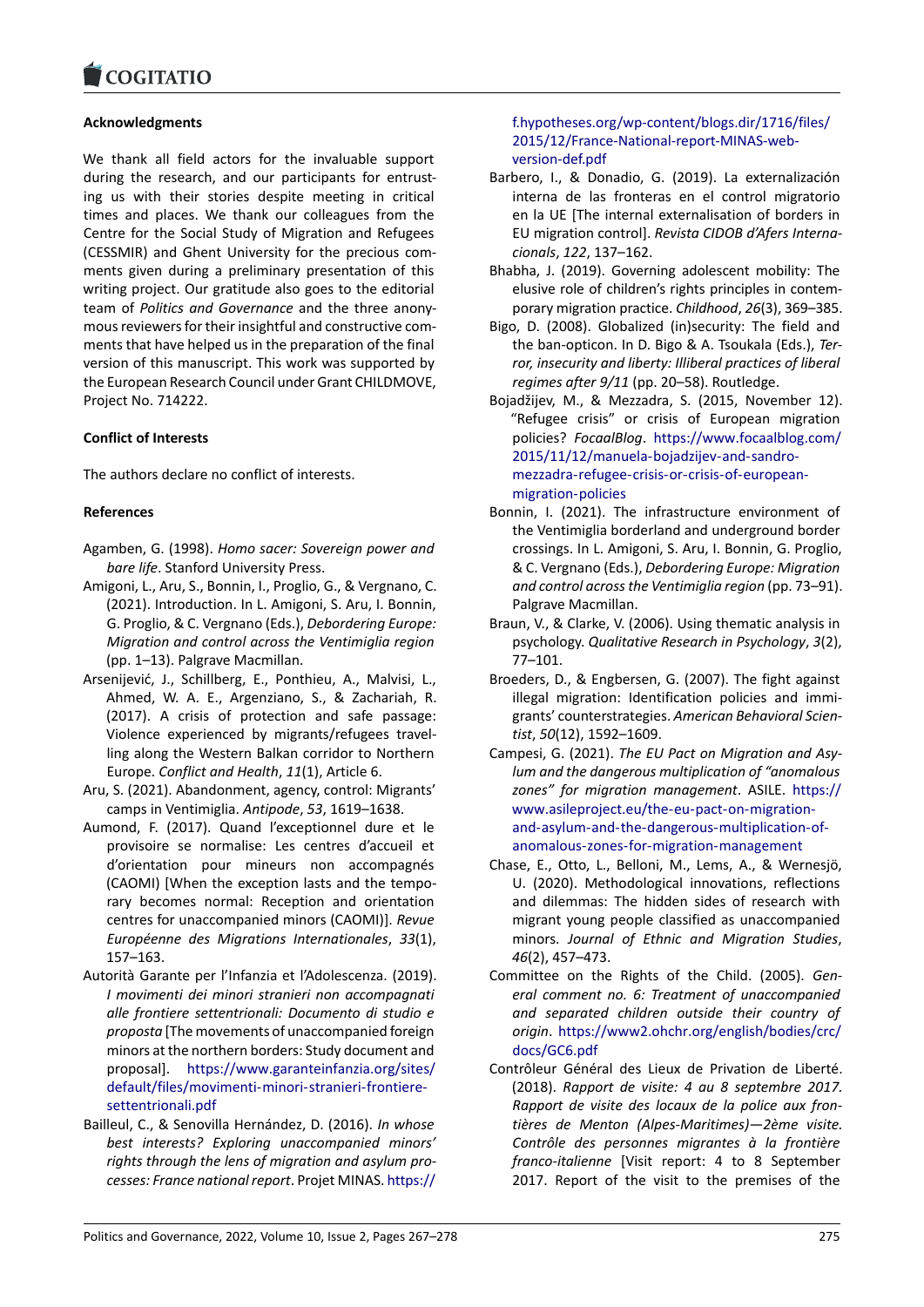#### COMITATIO

border police in Menton (Alpes‐Maritimes)—2nd [visit. Control of m](https://www.cogitatiopress.com)igrant persons at the French‐Italian border]. https://www.cglpl.fr/wp‐content/uploads/ 2018/06/Rapport‐de‐la‐deuxi%C3%A8me‐visite‐ des‐services‐de‐la‐police‐aux‐fronti%C3%A8res‐de‐ Menton‐Alpes‐Maritimes\_web.pdf

Convention [on the Rights of the Child, 1989.](https://www.cglpl.fr/wp-content/uploads/2018/06/Rapport-de-la-deuxi%C3%A8me-visite-des-services-de-la-police-aux-fronti%C3%A8res-de-Menton-Alpes-Maritimes_web.pdf)

- Cor[nice, A., & Rizzo, A. \(2019\).](https://www.cglpl.fr/wp-content/uploads/2018/06/Rapport-de-la-deuxi%C3%A8me-visite-des-services-de-la-police-aux-fronti%C3%A8res-de-Menton-Alpes-Maritimes_web.pdf) *La tutela dei minori [stranieri non accompagnati. Un confronto tra](https://www.cglpl.fr/wp-content/uploads/2018/06/Rapport-de-la-deuxi%C3%A8me-visite-des-services-de-la-police-aux-fronti%C3%A8res-de-Menton-Alpes-Maritimes_web.pdf) [fonti internazionali, europee e re](https://www.cglpl.fr/wp-content/uploads/2018/06/Rapport-de-la-deuxi%C3%A8me-visite-des-services-de-la-police-aux-fronti%C3%A8res-de-Menton-Alpes-Maritimes_web.pdf)centi dispositivi dell'ordinamento italiano* [The protection of unac‐ companied foreign minors. A comparison between international and European sources and recent Ital‐ ian legislation]. INAPP. https://oa.inapp.org/xmlui/ handle/123456789/548
- Darling, J. (2009). Becoming bare life: Asylum, hospitality, and the politics of encampment. *Environment and Planning D: Society and Space*, *27*[\(4\), 649–665.](https://oa.inapp.org/xmlui/handle/123456789/548)
- Da[vies, T., Isakjee, A., & Dhe](https://oa.inapp.org/xmlui/handle/123456789/548)si, S. (2017). Violent inaction: The necropolitical experience of refugees in Europe. *Antipode*, *49*(5), 1263–1284.
- Davitti, D. (2019). Biopolitical borders and the state of exception in the European migration "crisis." *Euro‐ pean Journal of International Law*, *29*(4), 1173–1196.
- Derluyn, I. (2018). A critical analysis of the creation of separated care structures for unaccompanied refugee minors. *Children and Youth Services Review*, *92*, 22–29.
- Derluyn, I., & Broekaert, E. (2005). On the way to a better future: Belgium as transit country for trafficking and smuggling of unaccompanied minors. *International Migration*, *43*(4), 31–56.
- Directive 2013/33/EU of the European Parliament and of the Council of 26 June 2013 laying down stan‐ dards for the reception of applicants for international protection. (2013). *Official Journal of the European Union*, L 180.
- Doering‐White, J. (2018). The shifting boundaries of "best interest": Sheltering unaccompanied Central American minors in transit through Mexico. *Children and Youth Services Review*, *92*, 39–47.
- Donadio, G. (2021). The irregular border: Theory and praxis at the border of Ventimiglia in the Schengen age. In S. A. L. Amigoni, I. Bonnin, G. Proglio, & C. Vergnano (Eds.), *Debordering Europe: Migration and control across the Ventimiglia region* (pp. 109–133). Palgrave Macmillan.
- European Union Agency for Fundamental Rights. (2020). *Relocating unaccompanied children: Applying good practices to future schemes*. https://fra.europa.eu/ en/publication/2020/relocation-unaccompaniedchildren
- Genova, N. P. D. (2002). Migrant "illegality" and deporta‐ bility in everyday life. *Annual R[eview of Anthropology](https://fra.europa.eu/en/publication/2020/relocation-unaccompanied-children)*, *31*[\(1\), 419–447.](https://fra.europa.eu/en/publication/2020/relocation-unaccompanied-children)
- Gru[ndy‐War](https://fra.europa.eu/en/publication/2020/relocation-unaccompanied-children)r, C., & Rajaram, P. K. (2007). *Borderscapes: Hidden geographies and politics at territory's edge*. University of Minnesota Press.
- Hameršak, M., & Pleše, I. (2021). Passing by in/visibly:

The lone child in the Croatian section of the Balkan refugee corridor. *Journal of Borderlands Studies*, *36*(2), 219–237.

- Heidbrink, L. (2021). Anatomy of a crisis: Governing youth mobility through vulnerability. *Journal of Eth‐ nic and Migration Studies*, *47*(5), 988–1005.
- Holzscheiter, A., Josefsson, J., & Sandin, B. (2019). Child rights governance: An introduction. *Childhood*, *26*(3), 271–288.
- IMREF. (2021). *Exploring migrants' trust in humanitar‐ ian organisations*. https://seefar.org/wp‐content/ uploads/IMREF\_Exploring\_Migrants\_Trust.pdf
- Intersos. (2017). *Minori stranieri non accompagnati lungo il confine settentrionale italiano* [Unaccom‐ panied foreign minors along the northern Italian border]. [https://www.intersos.org/wp‐con](https://seefar.org/wp-content/uploads/IMREF_Exploring_Migrants_Trust.pdf)tent/ uploads/2018/01/Rapporto‐MSNA.pdf
- Iusmen, I. (2020). Whose children? Protecting unaccom‐ panied migrant children in Europe: A case of diffused responsibility? *[The International Journal of Children's](https://www.intersos.org/wp-content/uploads/2018/01/Rapporto-MSNA.pdf) Rights*, *28*[\(4\), 925–949.](https://www.intersos.org/wp-content/uploads/2018/01/Rapporto-MSNA.pdf)
- Kohli, R. K. S. (2011). Working to ensure safety, belong‐ ing and success for unaccompanied asylum‐seeking children. *Child Abuse Review*, *20*(5), 311–323.
- Lalander, P., & Herz, M. (2018). "I am going to Europe tomorrow": The myth of the anchor child and the decision to flee in the narratives of unaccompanied children. *Nordic Journal of Migration Research*, *8*(2), 91–98.
- Lems, A., Oester, K., & Strasser, S. (2020). Children of the crisis: Ethnographic perspectives on unaccompanied refugee youth in and en route to Europe. *Journal of Ethnic and Migration Studies*, *46*(2), 315–335.
- Léonard, S. (2015). Border controls as a dimension of the European Union's counter‐terrorism policy: A crit‐ ical assessment. *Intelligence and National Security*, *30*(2/3), 306–332.
- Lønning, M. N. (2018). *Fragmented journeys, social relations and age amongst Afghan young people on the move towards Europe: Positioning, negoti‐ ating and redefining* [Doctoral thesis, Norwegian University of Science and Technology]. NTNU Open. https://ntnuopen.ntnu.no/ntnu‐xmlui/handle/ 11250/2484869
- Lønning, M. N. (2020). Layered journeys: Experiences of fragmented journeys among young Afghans in Greece and Norway. *[Journal of Refugee Stu](https://ntnuopen.ntnu.no/ntnu-xmlui/handle/11250/2484869)dies*, *33*[\(2\), 316–335.](https://ntnuopen.ntnu.no/ntnu-xmlui/handle/11250/2484869)
- Loughnan, C. (2019, July 16). Active neglect: The new tool for the "externalisation" of refugee protection. *Border Criminologies*. https://www.law.ox.ac.uk/ research‐subject‐groups/centre‐criminology/ centreborder‐criminologies/blog/2019/07/active‐ neglect
- Malkki, L. (2010). Children, h[umanity, and the infantiliza‐](https://www.law.ox.ac.uk/research-subject-groups/centre-criminology/centreborder-criminologies/blog/2019/07/active-neglect) [tion of peace. In I. Feldman & M. Ticktin \(Ed](https://www.law.ox.ac.uk/research-subject-groups/centre-criminology/centreborder-criminologies/blog/2019/07/active-neglect)s.), *In [the name of humanity: The government of threat an](https://www.law.ox.ac.uk/research-subject-groups/centre-criminology/centreborder-criminologies/blog/2019/07/active-neglect)d [care](https://www.law.ox.ac.uk/research-subject-groups/centre-criminology/centreborder-criminologies/blog/2019/07/active-neglect)* (pp. 58–85). Duke University Press.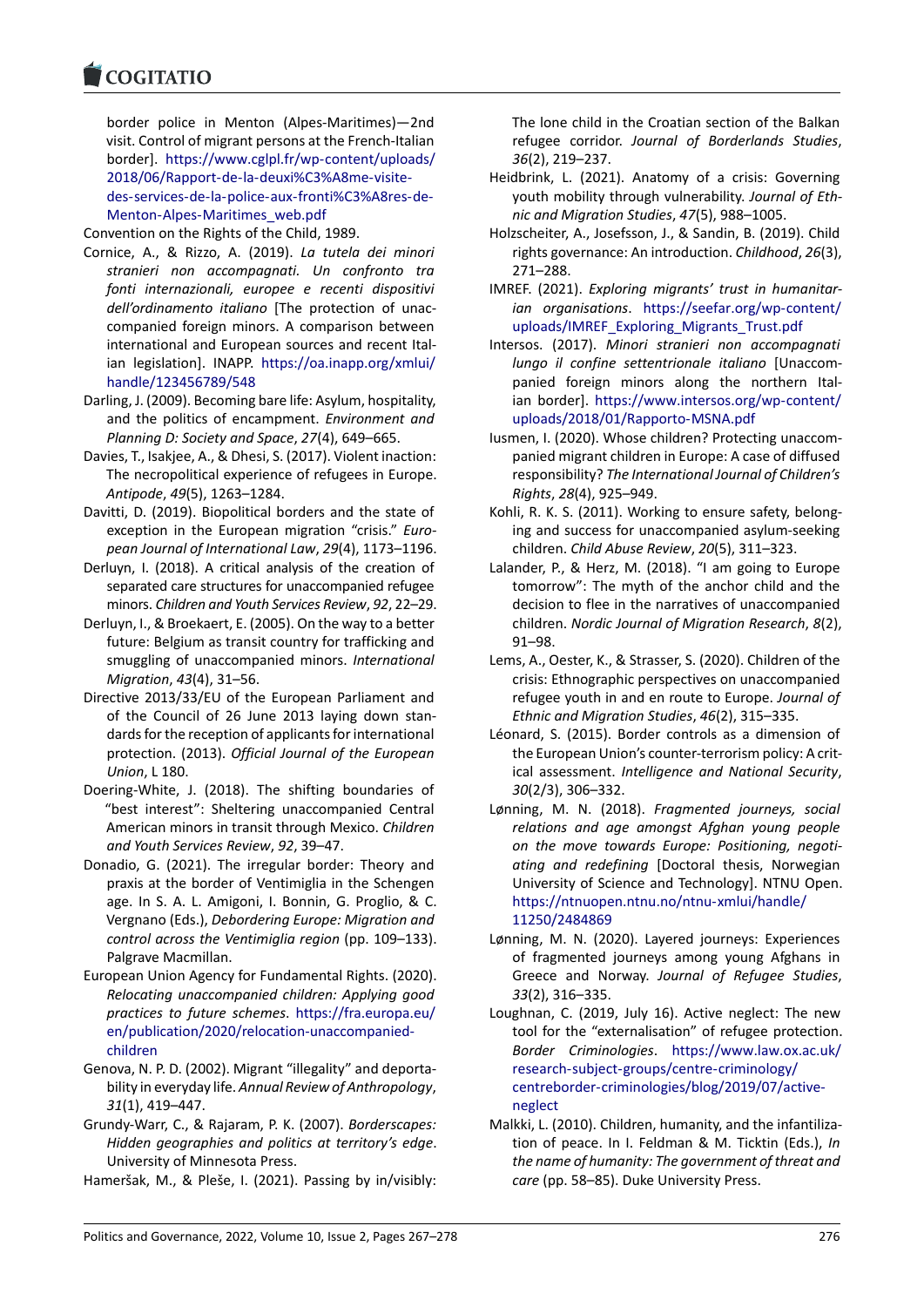#### COQUIATIO

- Marcus, R., Khan, A., Leon-Himmelstine, C., & Rivett, J. (2020). *Rapid evidence assessment: What [works to protect](https://www.cogitatiopress.com) children on the move?* ODI; UNICEF. https://evaluationreports.unicef.org/GetDocument? fileID=17160
- Martin, D., Minca, C., & Katz, I. (2020). Rethinking the camp: On spatial technologies of power and resistance. *[Progress in Human Geography](https://evaluationreports.unicef.org/GetDocument?fileID=17160)*, *44*(4), [743–768.](https://evaluationreports.unicef.org/GetDocument?fileID=17160)
- Mazzuco, C. (2016). Ventimiglia: portare i migranti da une altra parte [Ventimiglia: to bring migrants else‐ where]. *Milano Etno Tv*. https://www.milanoetnotv. it/2016/08/08/ventimiglia‐portare‐i‐migranti‐da‐un‐ altra‐parte
- McClure, L. (2012). Suspending Schengen: Exceptions to the Schengen Agreement [and the legality of France's](https://www.milanoetnotv.it/2016/08/08/ventimiglia-portare-i-migranti-da-un-altra-parte) [decision to close its borders with Italy.](https://www.milanoetnotv.it/2016/08/08/ventimiglia-portare-i-migranti-da-un-altra-parte) *Loyola Univer‐ [sity Chicago](https://www.milanoetnotv.it/2016/08/08/ventimiglia-portare-i-migranti-da-un-altra-parte) International Law Review*, *9*(2), Article 6.
- McLaughlin, C. (2018). "They don't look like children": Child asylum‐seekers, the Dubs Amendment and the politics of childhood. *Journal of Ethnic and Migration Studies*, *44*(11), 1757–1773.
- Menghi, M. (2021). The moral economy of a *transit* camp: Life and control on the Italian‐French border. In L. Amigoni, S. A. Bonin, G. Proglio, & C. Vergnano (Eds.), *Debordering Europe: Migration and control across the Ventimiglia region* (pp. 93–107). Palgrave Macmillan.
- Menjívar, C., & Perreira, K. M. (2019). Undocumented and unaccompanied: Children of migration in the European Union and the United States.*Journal of Eth‐ nic and Migration Studies*, *45*(2), 197–217.
- Migliarini, V. (2018). "Colour‐evasiveness" and racism without race: The disablement of asylum-seeking children at the edge of fortress Europe. *Race Ethnic‐ ity and Education*, *21*(4), 438–457.
- Minca, C. (2015). Geographies of the camp. *Political Geography*, *49*, 74–83.
- Montaldo, S. (2020). The Covid‐19 emergency and the reintroduction of internal border controls in the Schengen area: Never let a serious crisis go to waste. *European Papers*, *5*(1), 523–531.
- Musso, S. (2020). The truth of the body as controver‐ sial evidence: An investigation into age assessments of migrant minors in France. In C. M. Jacobsen, M.‐A. Karlsen, & S. Khosravi (Eds.), *Waiting and the temporalities of irregular migration* (pp. 151–169). Routledge.
- Nakata, S. (2015). *Childhood citizenship, governance and policy: The politics of becoming adult*. Routledge.
- Orsini, G., Rota, M., Uzureau, O., Behrendt, M., Adeyinka, S., Lietaert, I., & Derluyn, I. (2022). Loops of violence(s) within the EU governance of migration in Libya, Italy, Greece, and Belgium. *Politics and Governance*, *10*(2), 267–278.
- Paté, N. (2021). Les processus discriminatoires au cœur des pratiques d'évaluation de la minorité et de l'isolement des mineurs non accompagnés [Discrimi‐

natory processes at the heart of practices for assess‐ ing the minority and isolation of unaccompanied minors]. *Hommes Migrations*, *1333*, 39–46.

- Pérez, R. L. (2014). Crossing the border from boyhood to manhood: Male youth experiences of cross‐ ing, loss, and structural violence as unaccompanied minors. *International Journal of Adolescence and Youth*, *19*(1), 67–83.
- Persdotter, M., Lind, J., & Righard, E. (2021). Introduction to special issue: Bordering practices in the social ser‐ vice sector—Experiences from Norway and Sweden. *Nordic Social Work Research*, *11*(2), 95–102.
- PICUM. (2021). *PICUM recommendations on safeguard‐ ing children's rights in the Migration and Asylum Pact proposals*. https://picum.org/wp‐content/uploads/ 2021/06/Child‐rights‐in‐the‐Asylum‐and‐Migration‐ Pact\_final.pdf
- Refugee Rights Europe. (2021). *The failure of French authorities [to respect, protect and guarantee the](https://picum.org/wp-content/uploads/2021/06/Child-rights-in-the-Asylum-and-Migration-Pact_final.pdf) [rights of at‐risk unaccompanied children \(UAC\) at](https://picum.org/wp-content/uploads/2021/06/Child-rights-in-the-Asylum-and-Migration-Pact_final.pdf) [France's intern](https://picum.org/wp-content/uploads/2021/06/Child-rights-in-the-Asylum-and-Migration-Pact_final.pdf)al land borders (French‐Italian, French‐ Spanish and French‐British)*. https://refugee‐rights. eu/wp‐content/uploads/2021/05/Failure‐Of‐French‐ Authorities‐To‐Respect‐Protect‐Guarantee‐Rights‐ Of‐At‐Risk‐UAC.pdf
- Reynaert, D., Bie, M. B., & V[andevelde, S. \(2012\).](https://refugee-rights.eu/wp-content/uploads/2021/05/Failure-Of-French-Authorities-To-Respect-Protect-Guarantee-Rights-Of-At-Risk-UAC.pdf) [Between "believers" and "opponents": Critical dis‐](https://refugee-rights.eu/wp-content/uploads/2021/05/Failure-Of-French-Authorities-To-Respect-Protect-Guarantee-Rights-Of-At-Risk-UAC.pdf) [cussions on children's rights.](https://refugee-rights.eu/wp-content/uploads/2021/05/Failure-Of-French-Authorities-To-Respect-Protect-Guarantee-Rights-Of-At-Risk-UAC.pdf) *The International Jour‐ [nal of Children's Rig](https://refugee-rights.eu/wp-content/uploads/2021/05/Failure-Of-French-Authorities-To-Respect-Protect-Guarantee-Rights-Of-At-Risk-UAC.pdf)hts*, *20*(1), 155–168.
- Rongé, J.‐L. (2012). Une absence volontaire de protec‐ tion: Les mineurs isolés étrangers victimes de maltrai‐ tance institutionnelle [A voluntary lack of protection: Unaccompanied foreign minors as victims of institu‐ tional abuse]. *Journal du Droit des Jeunes*, *311*(1), 19–24.
- Save the Children Italy. (2017). *Young invisible enslaved: Children victims of trafficking and labour exploita‐ tion in Italy*. https://www.savethechildren.it/sites/ default/files/files/rapporto%20young%20invisible% 20enslaved%20DEF.pdf
- Senovilla Hernández, D., Lélia, T., Berthomiere, W., Parker, R., & Sasu, E. (2013). *[Unaccompanied chil‐](https://www.savethechildren.it/sites/default/files/files/rapporto%20young%20invisible%20enslaved%20DEF.pdf) [dren lacking protection in Europe: Final comparative](https://www.savethechildren.it/sites/default/files/files/rapporto%20young%20invisible%20enslaved%20DEF.pdf) report*[. PUCAFREU Proje](https://www.savethechildren.it/sites/default/files/files/rapporto%20young%20invisible%20enslaved%20DEF.pdf)ct. https://omm.hypotheses. org/files/2018/03/PUCAFREU‐comparative‐report‐ EN‐1.pdf
- Sigona, N. (2015). Campzenship: Reimagining the camp as a social and political space. *[Citizenship Studies](https://omm.hypotheses.org/files/2018/03/PUCAFREU-comparative-report-EN-1.pdf)*, *19*[\(1\), 1–15.](https://omm.hypotheses.org/files/2018/03/PUCAFREU-comparative-report-EN-1.pdf)
- Str[asser, S., &](https://omm.hypotheses.org/files/2018/03/PUCAFREU-comparative-report-EN-1.pdf) Tibet, E. E. (2020). The border event in the everyday: Hope and constraints in the lives of young unaccompanied asylum seekers in Turkey. *Journal of Ethnic and Migration Studies*, *46*(2), 354–371.
- Tazzioli, M. (2020). Governing migrant mobility through mobility: Containment and dispersal at the internal frontiers of Europe. *Environment and Planning C: Pol‐ itics and Space*, *38*(1), 3–19.
- Tibet, E. E. (2017). Escaping exclusion: Confused moral‐